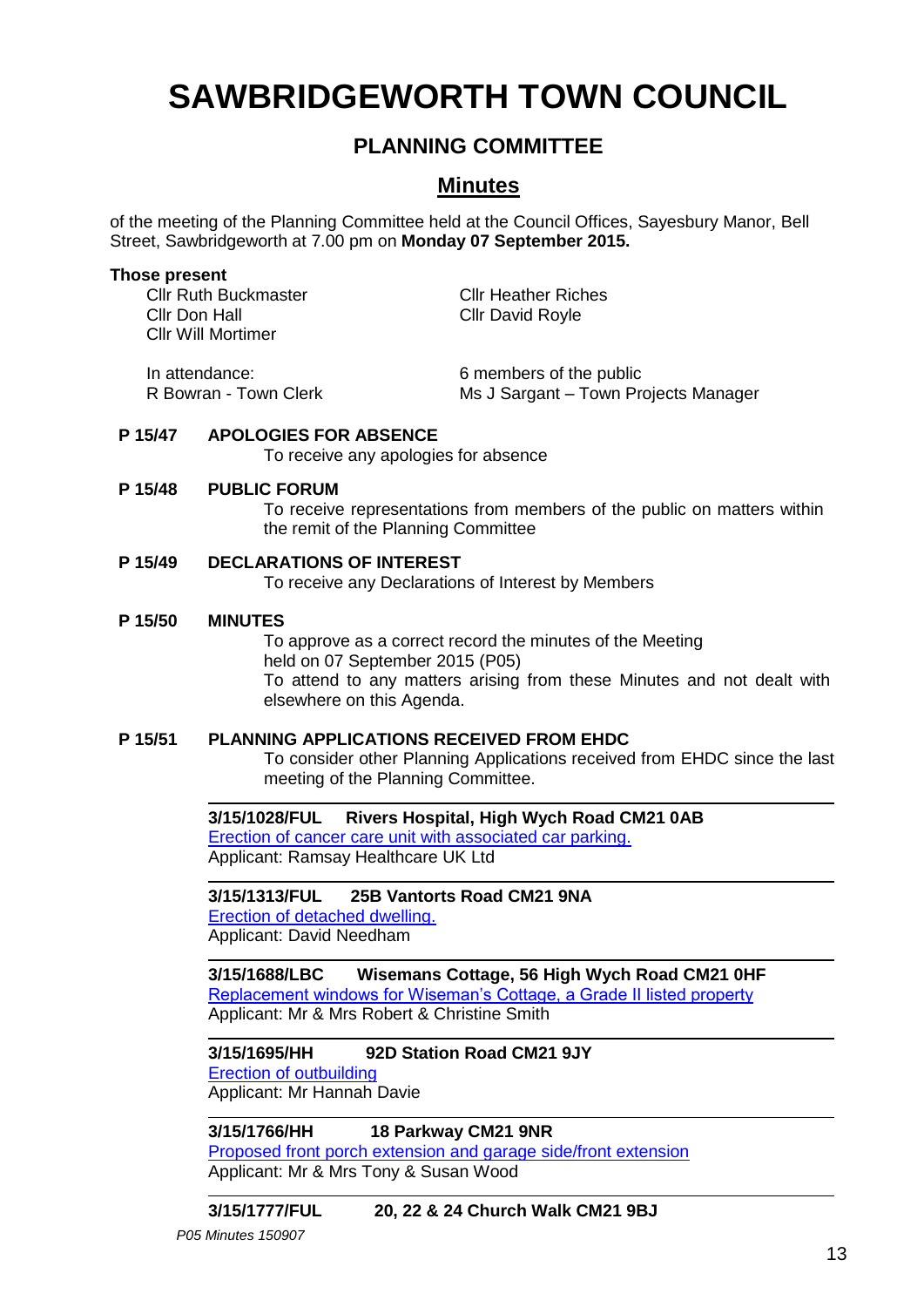[Demolition of 3no. dwellings and erection of 3no. replacement dwellings](https://publicaccess.eastherts.gov.uk/online-applications/applicationDetails.do?activeTab=summary&keyVal=NTN8EKGLGWK00) Applicant: Forebury Estates LTD

## **3/15/1804/ADV 8 Bell Street CM21 9AN**

[Replacement fascia sign](https://publicaccess.eastherts.gov.uk/online-applications/applicationDetails.do?activeTab=summary&keyVal=NU1FHPGLGY100) Applicant: McColl's

**3/15/1826/HH 42 Leat Close CM21 9LZ**  [Single storey front extension](https://publicaccess.eastherts.gov.uk/online-applications/applicationDetails.do?activeTab=summary&keyVal=NU6ZGIGLGYW00)  Applicant: Dr Amin Mokhtari

**3/15/1827/VAR 61 Springhall Road CM21 9ET** [Variation of condition 4 \(Approved plans\) of application 3/07/2401/FP. To allow](https://publicaccess.eastherts.gov.uk/online-applications/applicationDetails.do?activeTab=summary&keyVal=NU6ZGNGLGYX00)  [changes to fenestration.](https://publicaccess.eastherts.gov.uk/online-applications/applicationDetails.do?activeTab=summary&keyVal=NU6ZGNGLGYX00) Application: Mavrastar Ltd

**3/15/1850/HH Rosedale, London Road CM23** [Single storey rear extension](https://publicaccess.eastherts.gov.uk/online-applications/applicationDetails.do?activeTab=summary&keyVal=NUD69GGL00700) Applicant: Mr O Dagli

# **P 15/52 LATE PLANNING APPLICATIONS**

To deal with Planning Applications received from EHDC following the publication of this Agenda and received before 25 September 2015.

# **P 15/53 PLANNING DECISIONS MADE BY EHDC**

To receive Planning Decisions from EHDC

### **3/15/1410/HH 55 Gilders CM21 0EH**

[Demolition of detached garage. Single and double storey side extension. Proposed new](https://publicaccess.eastherts.gov.uk/online-applications/applicationDetails.do?activeTab=summary&keyVal=NQX38AGLGK400)  [roof to include three bedrooms and two bathrooms within roof space. Alterations to](https://publicaccess.eastherts.gov.uk/online-applications/applicationDetails.do?activeTab=summary&keyVal=NQX38AGLGK400)  [Fenestration.](https://publicaccess.eastherts.gov.uk/online-applications/applicationDetails.do?activeTab=summary&keyVal=NQX38AGLGK400)

*STC Comment: No Objection EHDC Decision: Granted*

### **3/15/1429/LBC 55 London Road CM21 9JH**

[Replacement of 3 rear first floor windows](https://publicaccess.eastherts.gov.uk/online-applications/applicationDetails.do?activeTab=summary&keyVal=NR3VIVGLGKX00)

*STC Comment: No comment EHDC Decision: Granted*

**3/15/1431/HH 1 Oram Court, London Road CM23 4RB**

[Conversion of garage to a habitable room](https://publicaccess.eastherts.gov.uk/online-applications/applicationDetails.do?activeTab=summary&keyVal=NR46N6GLGL000) *STC Comment: No objection EHDC Decision: Granted*

# **3/15/1545/HH 23 Hedgerows CM21 9BQ**

[Add first floor unobscured window in side of house.](https://publicaccess.eastherts.gov.uk/online-applications/applicationDetails.do?activeTab=summary&keyVal=NRXI4AGLGP200)

*STC Comment: No objection*

*EHDC Decision: Granted*

## **P 15/54 PLANNING APPEALS**

To receive notification from EHDC of Planning Appeals

**Notification of Appeal Decision –**

**3/15/0087/FP High Trees, 8 Beech Drive**

*P05 Minutes 150907*